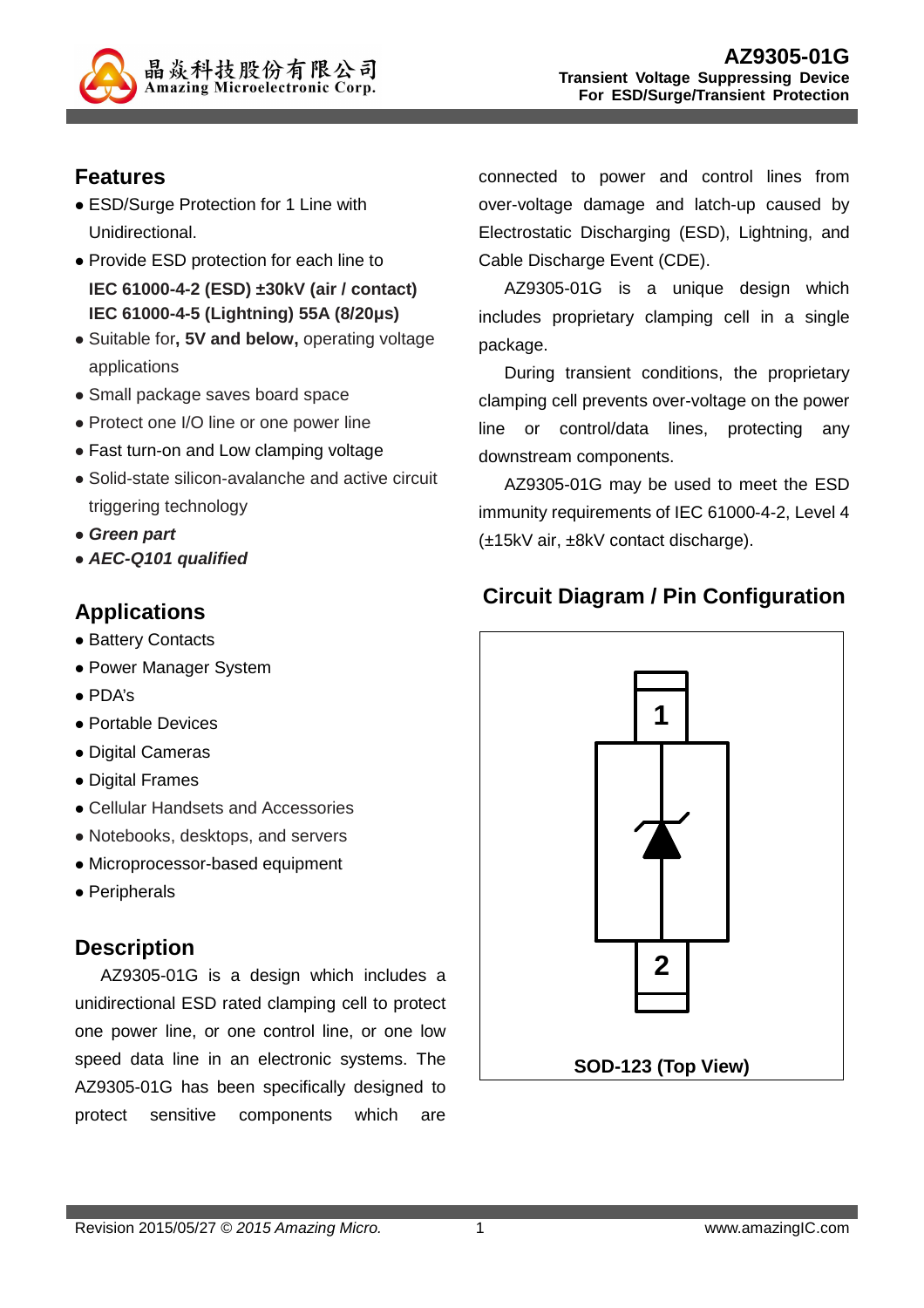

## **SPECIFICATIONS**

| <b>ABSOLUTE MAXIMUM RATINGS</b>                |                        |                 |              |
|------------------------------------------------|------------------------|-----------------|--------------|
| <b>PARAMETER</b>                               | <b>SYMBOL</b>          | <b>RATING</b>   | <b>UNITS</b> |
| Peak Pulse Current (tp =8/20µs)                | <b>I</b> <sub>PP</sub> | 55              | A            |
| Operating Supply Voltage (pin-1 to pin-2)      | $V_{DC}$               | 5.5             | V            |
| Pin-1 to pin-2 ESD per IEC 61000-4-2 (Air)     | $V_{ESD-1}$            | ±30             | kV           |
| Pin-1 to pin-2 ESD per IEC 61000-4-2 (Contact) | $V_{ESD-2}$            | ±30             |              |
| <b>Lead Soldering Temperature</b>              | $T_{\texttt{SOL}}$     | 260 (10 sec.)   | $^{\circ}C$  |
| <b>Operating Temperature</b>                   | $T_{OP}$               | $-55$ to $+125$ | $^{\circ}C$  |
| Storage Temperature                            | ${\sf T}_{\text{STO}}$ | $-55$ to $+150$ | $^{\circ}C$  |

| <b>ELECTRICAL CHARACTERISTICS</b> |                                       |                                                                |             |            |            |              |
|-----------------------------------|---------------------------------------|----------------------------------------------------------------|-------------|------------|------------|--------------|
| <b>PARAMETER</b>                  | <b>SYMBOL</b>                         | <b>CONDITIONS</b>                                              | <b>MINI</b> | <b>TYP</b> | <b>MAX</b> | <b>UNITS</b> |
| Reverse                           |                                       |                                                                |             |            |            |              |
| Stand-Off                         | <b>V</b> <sub>RWM</sub>               | Pin-1 to pin-2, $T=25$ °C.                                     |             |            | 5          | $\vee$       |
| Voltage                           |                                       |                                                                |             |            |            |              |
| Reverse                           |                                       |                                                                |             |            | 1          |              |
| Leakage Current                   | $I_{\text{L}eak}$                     | $V_{RWM}$ = 5V, T=25 °C, pin-1 to pin-2.                       |             |            |            | μA           |
| Reverse                           |                                       |                                                                |             |            |            |              |
| <b>Breakdown</b>                  | $V_{BV}$                              | $I_{BV}$ = 1mA, T=25 °C, pin-1 to pin-2                        | 6.0         |            | 9.0        | $\vee$       |
| Voltage                           |                                       |                                                                |             |            |            |              |
| <b>Forward Voltage</b>            | $V_F$                                 | $I_F = 15 \text{mA}, T = 25 \text{ °C}, \text{pin-2 to pin-1}$ | 0.4         |            | 1.2        | $\vee$       |
| Surge Clamping                    |                                       | $I_{PP}$ =5A, tp=8/20 $\mu$ s, T=25 °C, pin-1                  |             | 7.5        |            | V            |
| Voltage                           | $V_{CL-surge}$                        | to pin-2                                                       |             |            |            |              |
| <b>ESD Clamping</b>               |                                       | IEC 61000-4-2 +8kV ( $ITIP = 16A$ ),                           |             |            |            |              |
|                                   | $V_{\text{clamp}}$                    | Contact mode, $T=25\text{ °C}$ , pin-1 to                      |             | 8.5        |            | $\vee$       |
| Voltage (Note 1)                  |                                       | pin-2.                                                         |             |            |            |              |
| <b>ESD Dynamic</b>                |                                       | IEC 61000-4-2 0~+8kV, T=25 °C,                                 |             |            |            |              |
| Turn-on                           | $R_{\text{dynamic}}$                  |                                                                |             | 0.06       |            | Ω            |
| Resistance                        |                                       | Contact mode, pin-1 to pin-2.                                  |             |            |            |              |
| Channel Input                     | $V_R = 0V$ , f = 1MHz, T=25 °C, pin-1 |                                                                |             |            | 1.5        | nF           |
| Capacitance                       | $C_{\text{IN}}$                       | to pin-2.                                                      |             |            |            |              |

Note 1: ESD Clamping Voltage was measured by Transmission Line Pulsing (TLP) System.

TLP conditions:  $Z_0 = 50\Omega$ ,  $t_0 = 100$ ns,  $t_r = 2$ ns.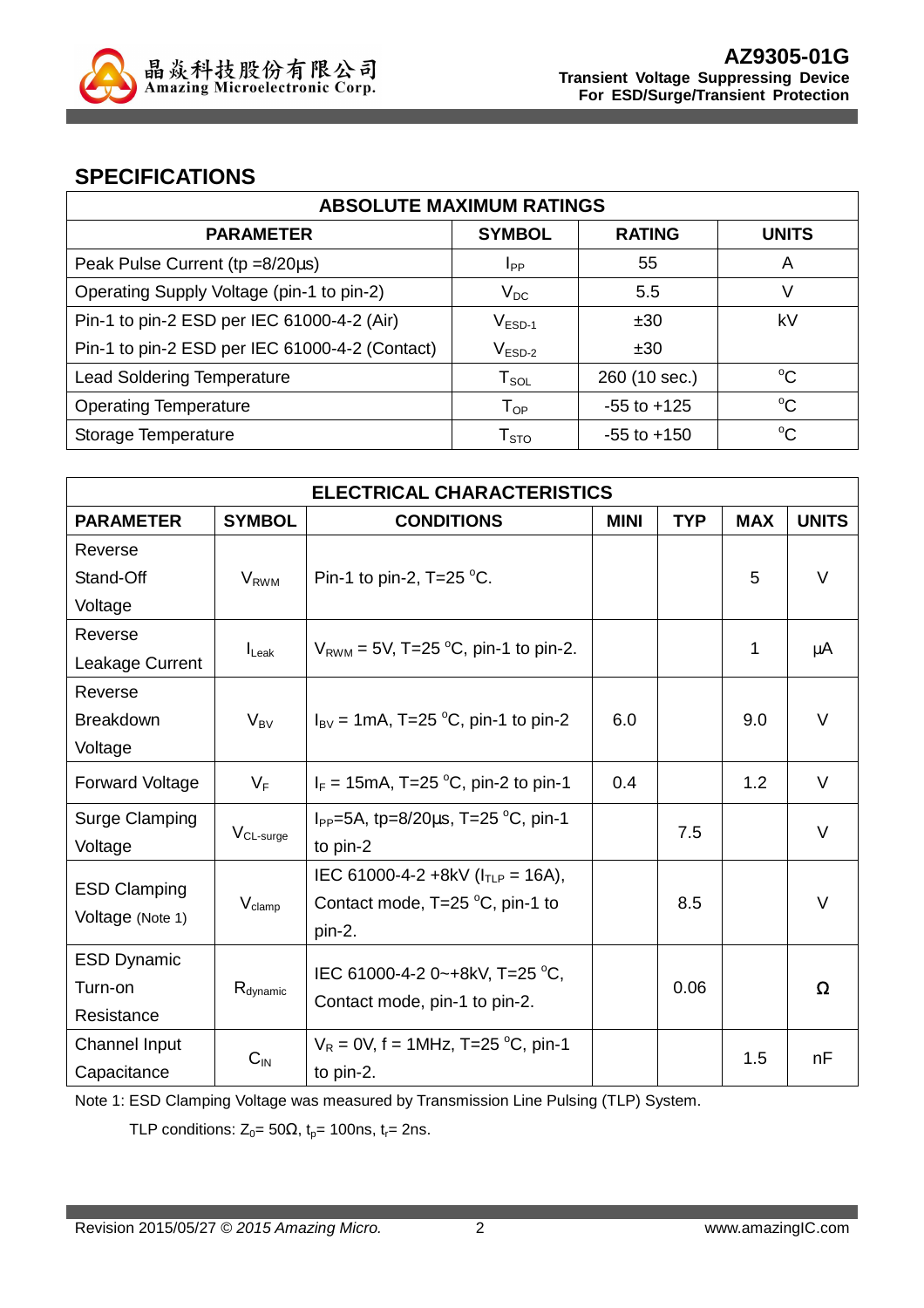

# **Typical Characteristics**



**Forward Clamping Voltage vs. Peak Pulse Current 7 Pin-2 to Pin-1 6 5** Clamping Voltage (V) **Clamping Voltage (V) 4 3 Waveform 2 Parameters: tr = 8**µ**s 1**  $\frac{1}{6}$  td = 20 $\mu$ s **T = 25**°**C**  $\frac{1}{\mathbf{0}}$ **0 5 10 15 20 25 30 35 40 45 50 55 60 65**

**Peak Pulse Current (A)**



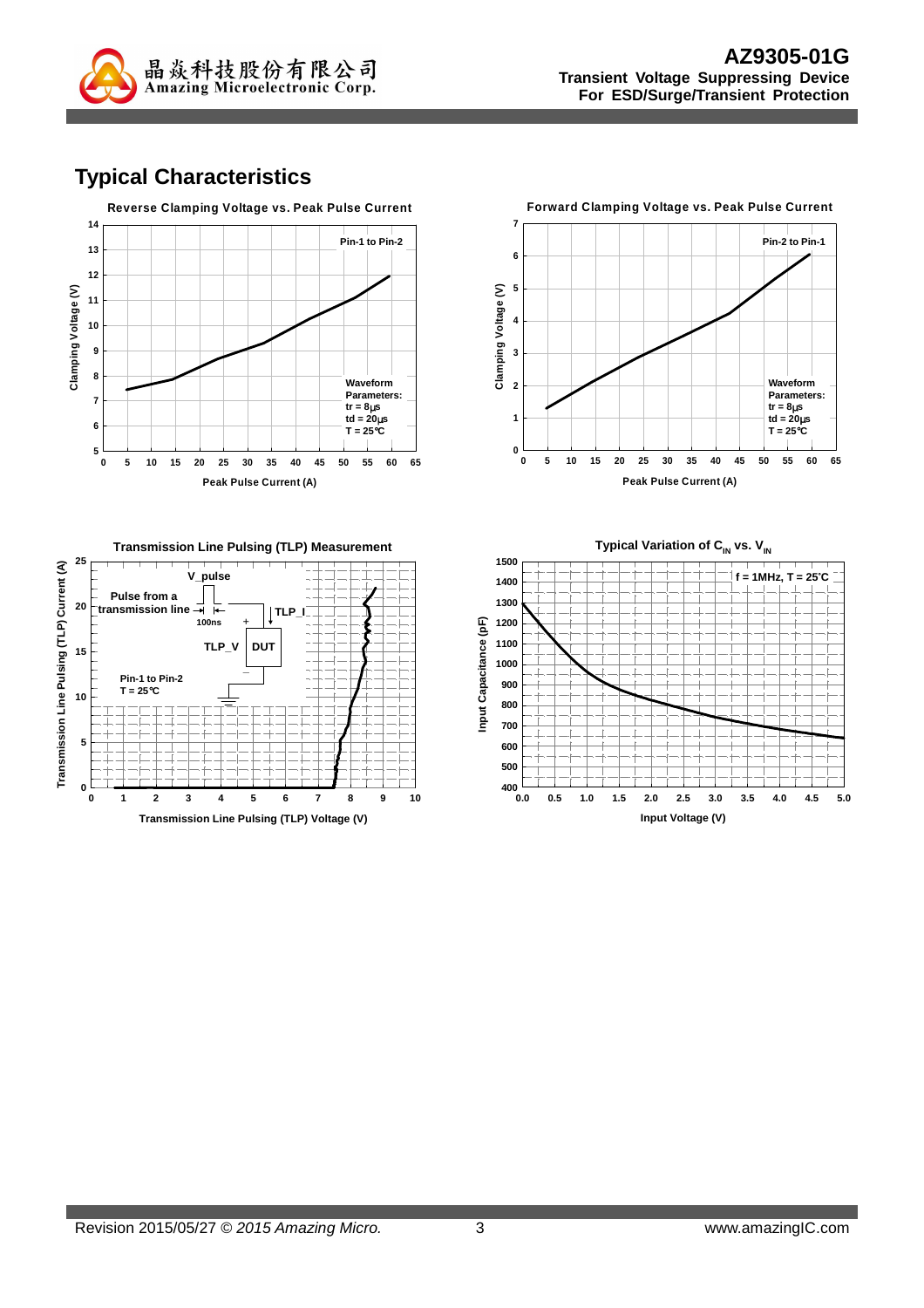

## **Applications Information**

The AZ9305-01G is designed to protect one line against System ESD/Lightning pulses by clamping them to an acceptable reference.

The usage of the AZ9305-01G is shown in Fig. 1. Protected lines, such as data lines, control lines, or power lines, are connected at pin 1. The pin 2 should be connected directly to a ground plane on the board. All path lengths connected to the pins of AZ9305-01G should be kept as short as possible to minimize parasitic inductance in the board traces.

In order to obtain enough suppression of ESD induced transient, good circuit board is critical. Thus, the following guidelines are recommended:

- Minimize the path length between the protected lines and the AZ9305-01G.
- Place the AZ9305-01G near the input terminals or connectors to restrict transient coupling.
- The ESD current return path to ground should be kept as short as possible.
- Use ground planes whenever possible.
- NEVER route critical signals near board edges and near the lines which the ESD transient easily injects to PCB internal circuit.



**Fig. 1 ESD protection scheme by using AZ9305-01G.**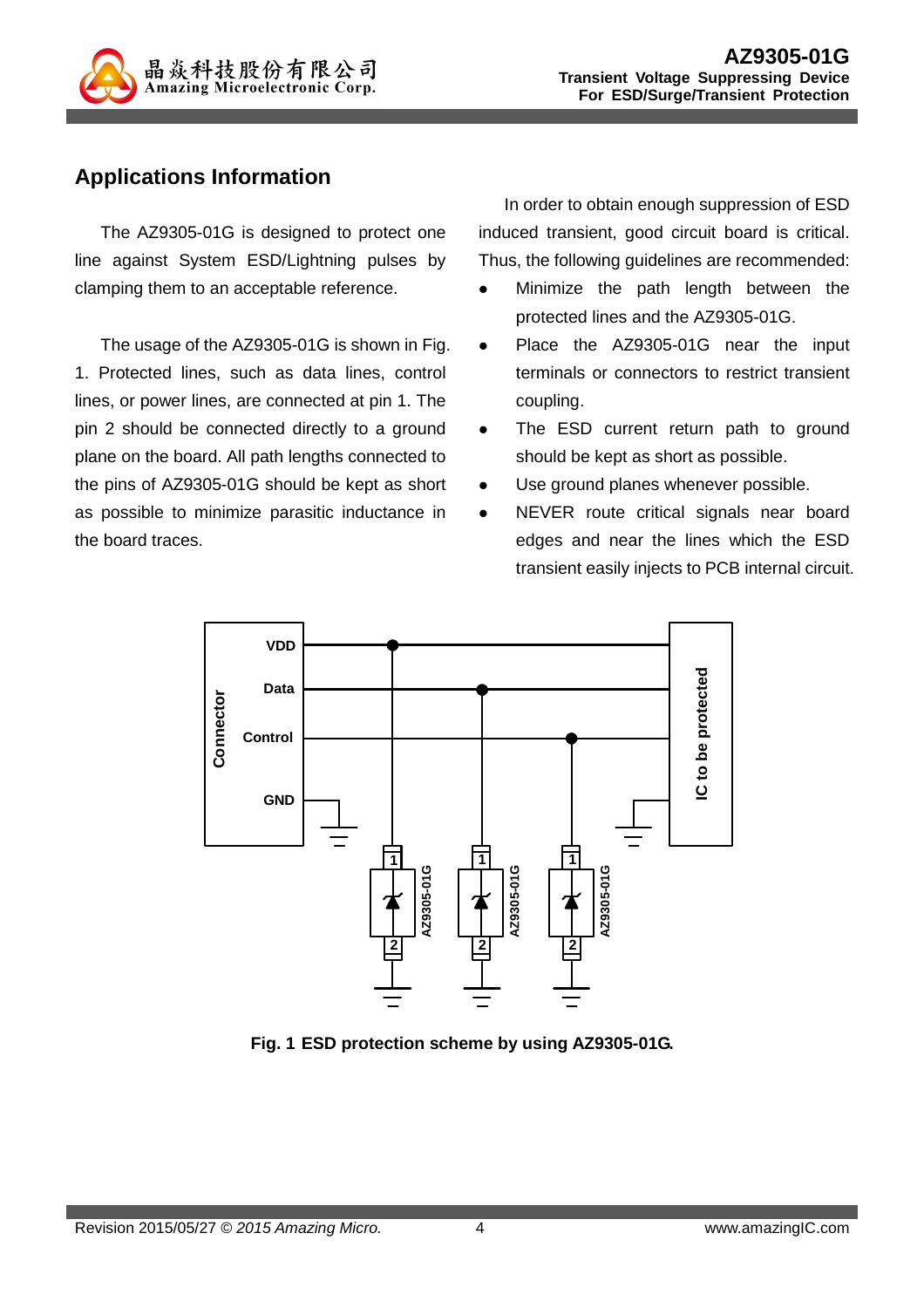

# **Mechanical Details SOD-123 PACKAGE DIAGRAMS**  TOP VIEW E







#### **PACKAGE DIMENSIONS**

| <b>Symbol</b>  |             | <b>Millimeters</b> |             | <b>Inches</b> |  |  |
|----------------|-------------|--------------------|-------------|---------------|--|--|
|                | MIN.        | MAX.               | MIN.        | MAX.          |  |  |
| A              | 1.050       | 1.250              | 0.041       | 0.049         |  |  |
| A1             | 0.000       | 0.100              | 0.000       | 0.004         |  |  |
| A2             | 1.050       | 1.150              | 0.041       | 0.045         |  |  |
| b              | 0.450       | 0.650              | 0.018       | 0.026         |  |  |
| C              | 0.080       | 0.150              | 0.003       | 0.006         |  |  |
| D              | 1.500       | 1.700              | 0.059       | 0.067         |  |  |
| Е              | 2.600       | 2.800              | 0.102       | 0.110         |  |  |
| E <sub>1</sub> | 3.550       | 3.850              | 0.140       | 0.152         |  |  |
| L              | 0.500 REF   |                    | 0.020 REF   |               |  |  |
| L1             | 0.250       | 0.450              | 0.010       | 0.018         |  |  |
| $\theta$       | $0^{\circ}$ | $8^\circ$          | $0^{\circ}$ | $8^\circ$     |  |  |

# **LAND LAYOUT**



### Notes:

This LAND LAYOUT is for reference purposes only. Please consult your manufacturing partners to ensure your company's PCB design guidelines are met.